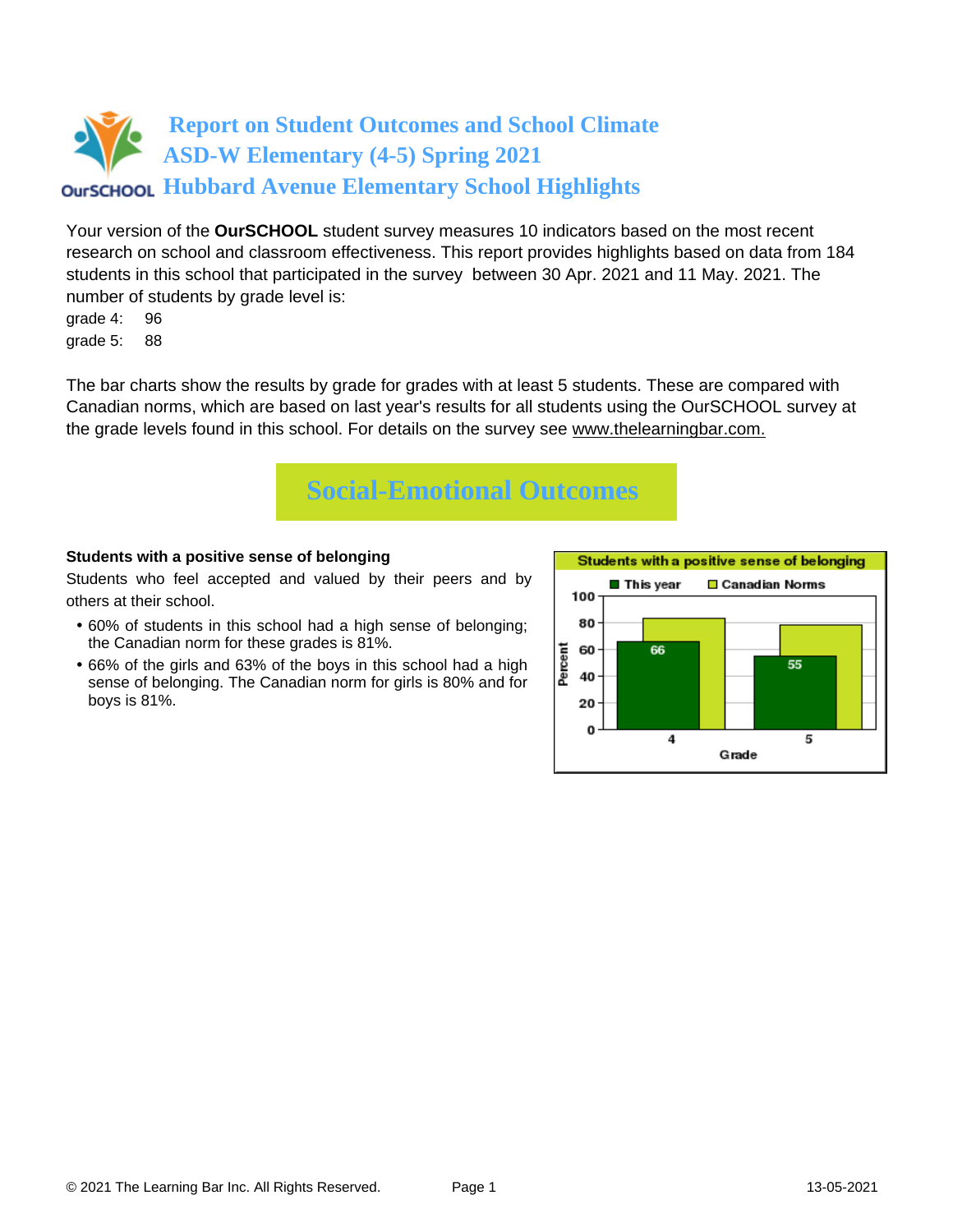# **Report on Student Outcomes and School Climate ASD-W Elementary (4-5) Spring 2021 OUTSCHOOL Hubbard Avenue Elementary School Highlights**

# **DRIVERS of Student Outcomes**

### **Rigor**

Students who find the classroom instruction is well-organized, with a clear purpose, and with immediate and appropriate feedback that helps them learn.

- In this school, students rated rigor 7.7 out of 10; the Canadian norm for these grades is 8.4.
- In this school, rigor was rated 7.8 out of 10 by girls and 7.6 out of 10 by boys. The Canadian norm for girls is 8.5 and for boys is 8.3.

### **Bullying and Exclusion**

Students who are subjected to physical, social, or verbal bullying, or are bullied over the internet.

- 32% of students in this school were victims of moderate to severe bullying in the previous month; the Canadian norm for these grades is 30%.
- 31% of the girls and 35% of the boys in this school were victims of moderate to severe bullying in the previous month. The Canadian norm for girls is 27% and for boys is 32%.

### **Feel safe attending this school**

Students who feel safe at school as well as going to and from school.

- 48% of students felt safe attending the school; the Canadian norm for these grades is 65%.
- 46% of the girls and 52% of the boys felt safe attending the school. The Canadian norm for girls is 67% and for boys is 64%.





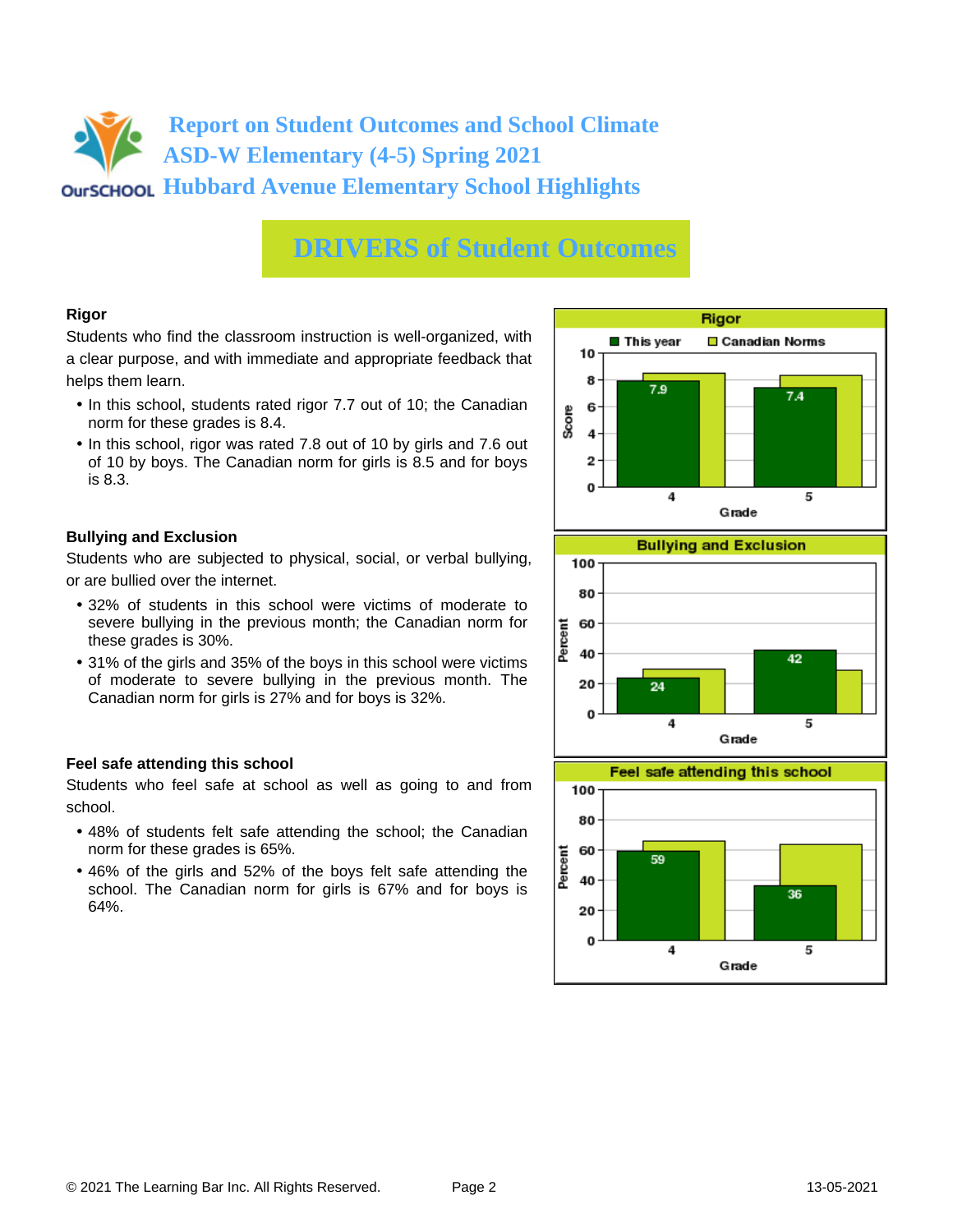# **Report on Student Outcomes and School Climate ASD-W Elementary (4-5) Spring 2021 OUTSCHOOL Hubbard Avenue Elementary School Highlights**

# **Demographic Factors**

## **Language spoken at home**

Students are asked to indicate the language they speak most often at home.

- 77% of students in this school speak English at home.
- 1% of students in this school speak French at home.
- 1% of students in this school speak other languages at home.
- 16% of students in this school speak English and French at home.
- 6% of students in this school speak English and another languages at home.
- 0% of students in this school speak French and another languages at home.

#### **Time student has lived in Canada**

Students who were born in Canada.

- 97% of students in this school were born in Canada.
- 96% of the girls and 98% of the boys in this school were born in Canada.





### **Indigenous Status**

Students who identified as Indigenous, that is, First Nations, Métis, or Inuk.

- 14% of students in this school identified as Indigenous.
- 12% of the girls and 15% of the boys in this school identified as Indigenous.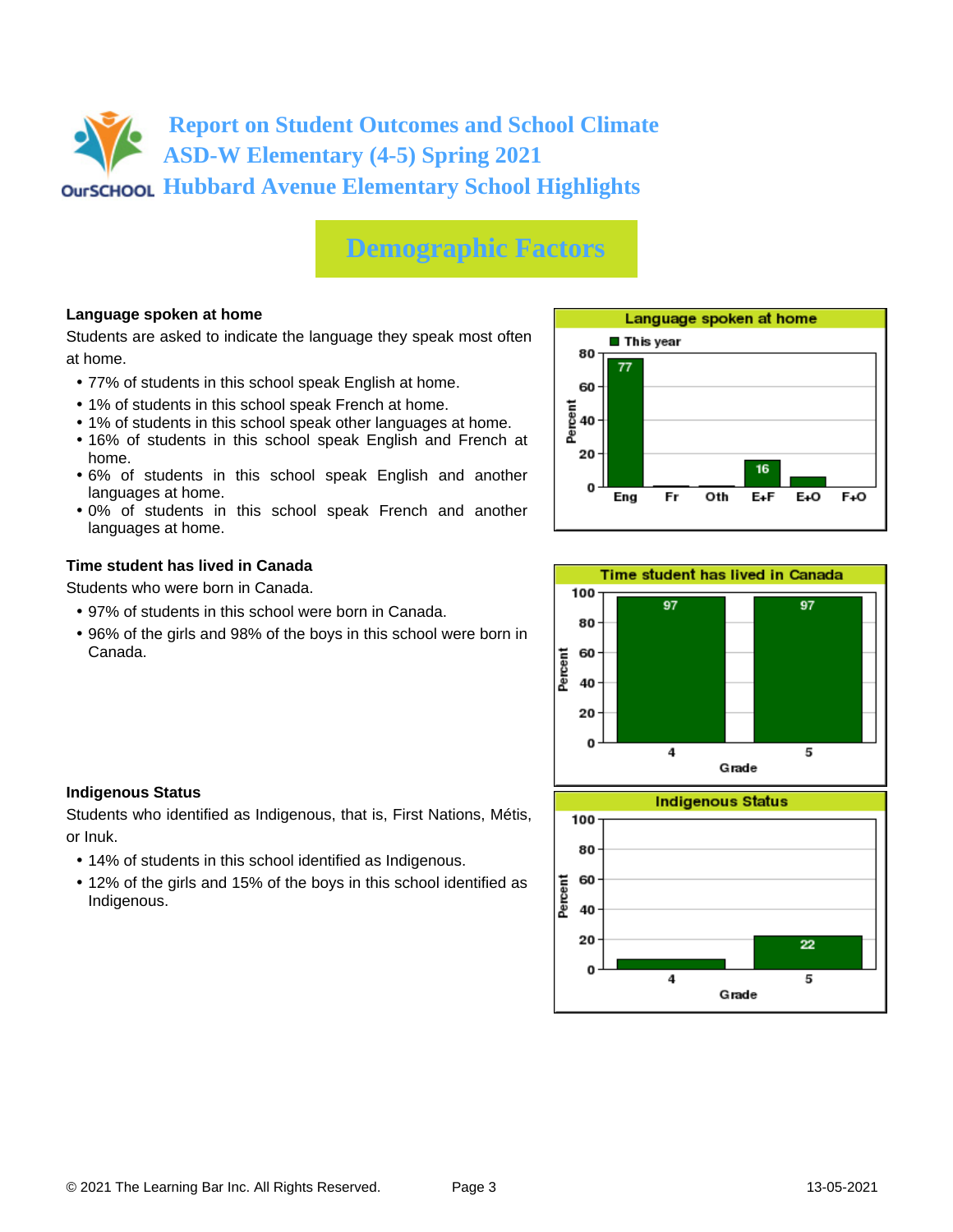

# **Demographic Factors**

#### **Instructional Environment**

The percentage of students learning at home, at school, or a combination of both.

• 95% of students in this school are learning at school. 1% of students in this school are learning at home. 4% of students in this school are learning both at school and at home.

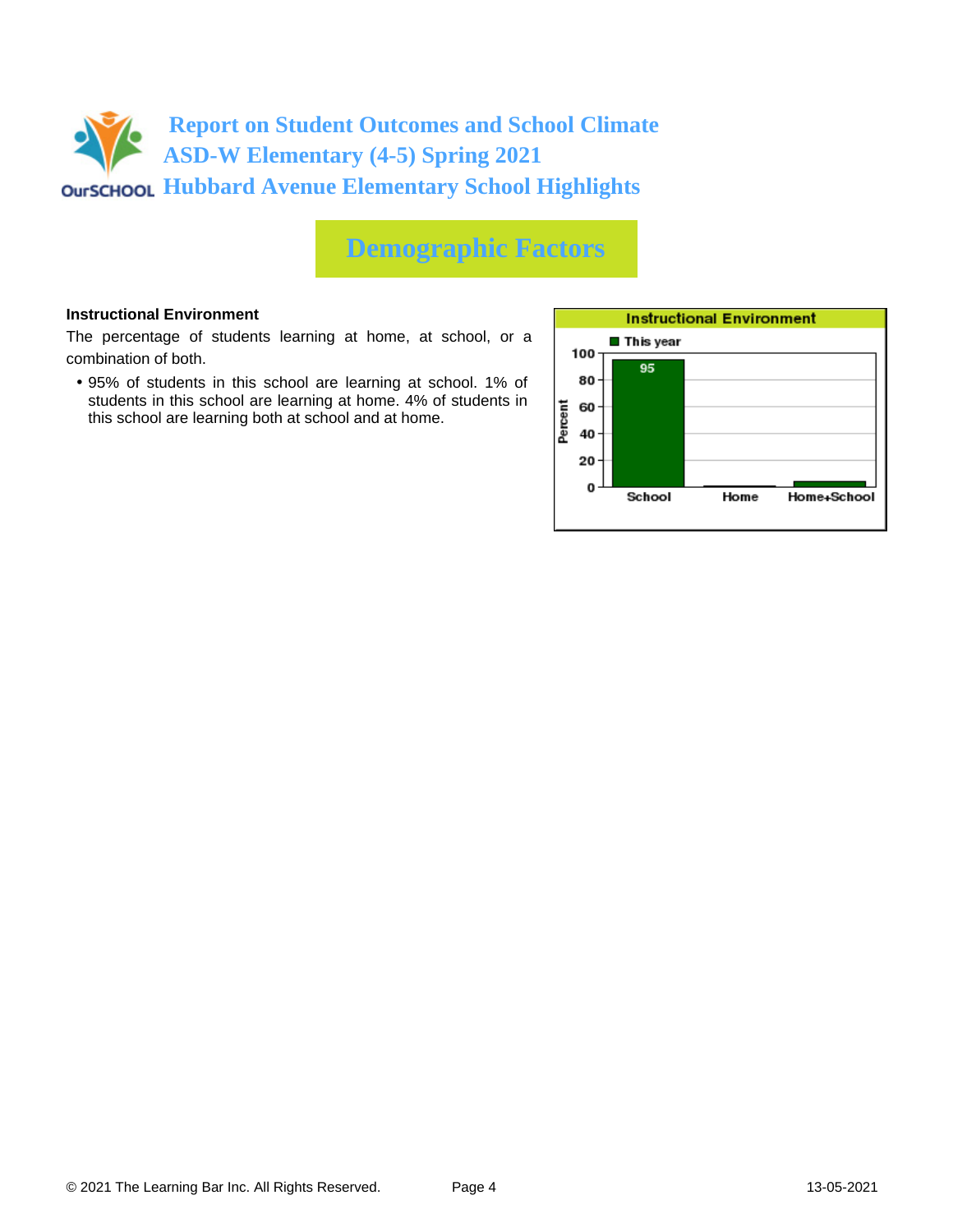

**Custom Measure**

#### **% Enrolled in FSL (NB EECD)**

Enrolled in FSL - NB EECD Custom Question

The percentage of students that indicated they were enrolled in French Immersion.

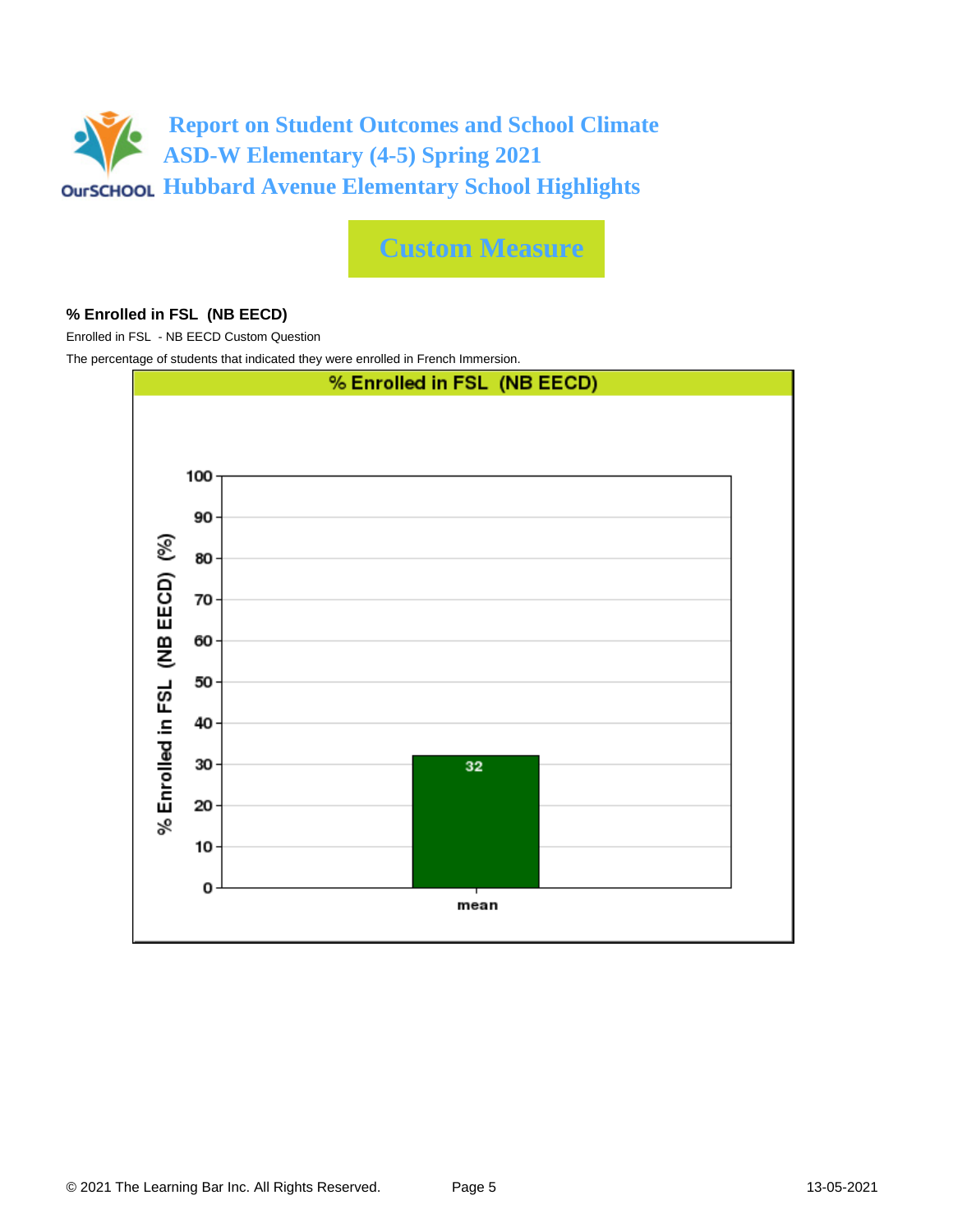

# **Multiple Choice Question**

**Students were asked: "My Teacher gives me feedback and helps me set goals for my learning."**

- **Never or Hardly Ever (Never)**
- **About Once a Week (Once)**
- **About 2-3 Times a Week (2to3)**
- **Almost Every Day (Almos)**
- **Every Day (Daily)**

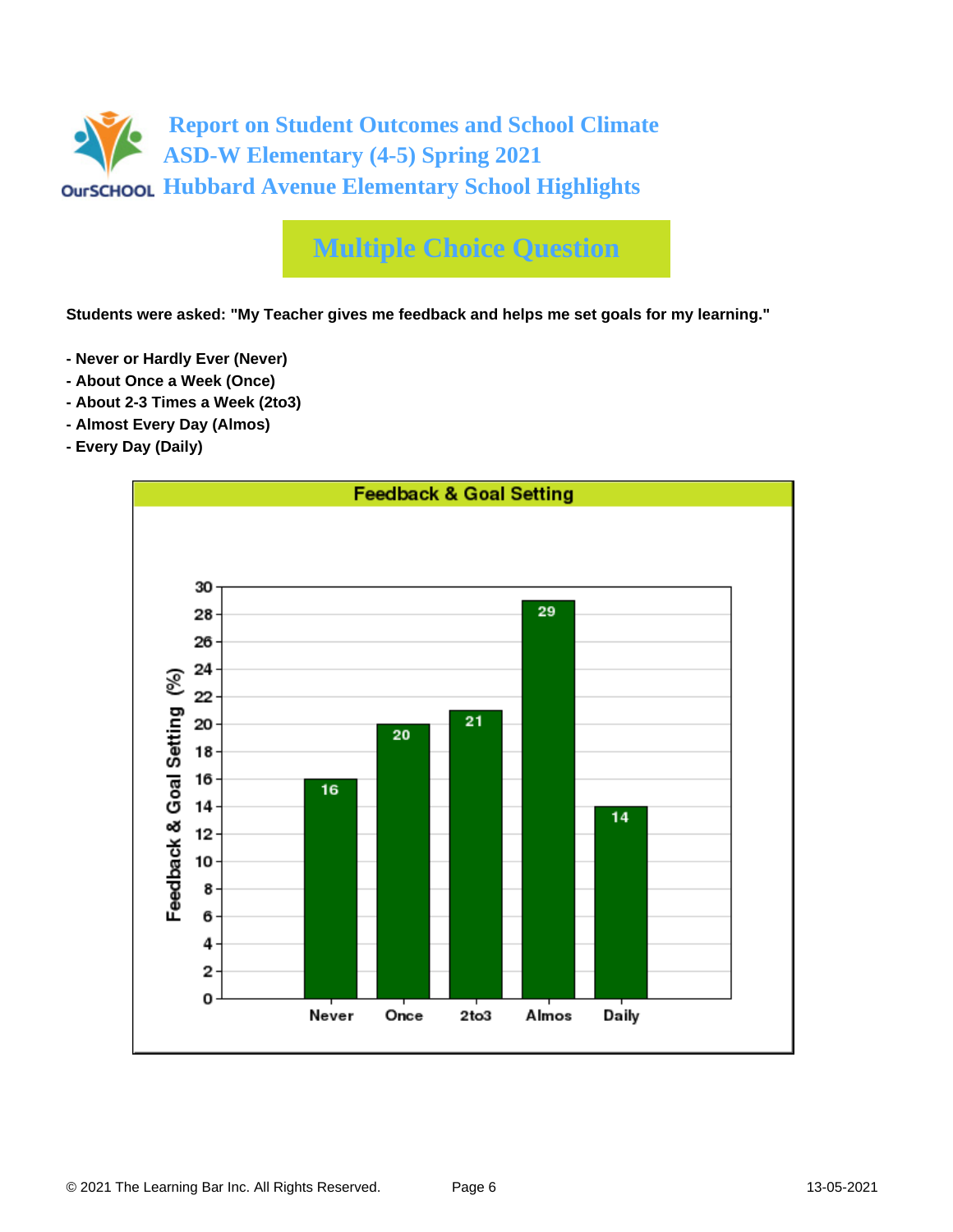

# **Multiple Choice Question**

**Students were asked: "I use digital technology (computers; iPads; apps; Microsoft 365; ...) to support my learning."**

- **Never or Hardly Ever (Never)**
- **About Once a Week (Once)**
- **About 2-3 Times a Week (2to3)**
- **Almost Every Day (Almos)**
- **Every Day (Daily)**